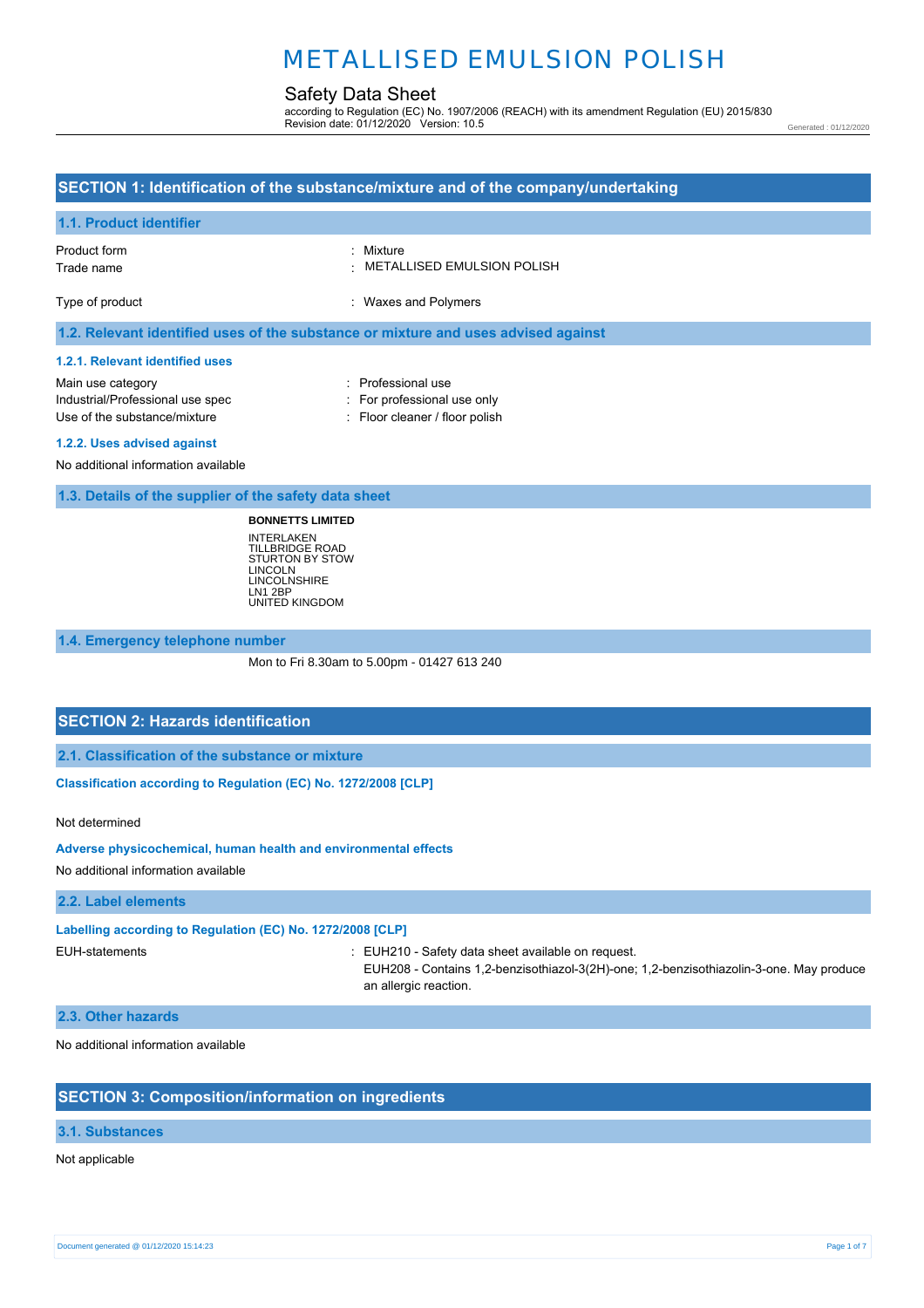## Safety Data Sheet

according to Regulation (EC) No. 1907/2006 (REACH) with its amendment Regulation (EU) 2015/830

| 3.2. Mixtures                                     |                                                                         |               |                                                                                     |
|---------------------------------------------------|-------------------------------------------------------------------------|---------------|-------------------------------------------------------------------------------------|
| <b>Name</b>                                       | <b>Product identifier</b>                                               | $\frac{1}{2}$ | <b>Classification according to</b><br><b>Regulation (EC) No.</b><br>1272/2008 [CLP] |
| 2-(2-ethoxyethoxy)ethanol (Ethyldiglycol) [DEGEE] | (CAS-No.) 111-90-0<br>(EC-No.) 203-919-7<br>(REACH-no) 01-2119475105-42 | $1 - 5$       | Eye Irrit. 2, H319                                                                  |
| Tris-(2-butoxyethyl) phosphate                    | (CAS-No.) 78-51-3<br>(EC-No.) 201-122-9<br>(REACH-no) 01-2119485835-23  | $1 - 5$       | Aquatic Chronic 3, H412                                                             |

Full text of H-statements: see section 16

| <b>SECTION 4: First aid measures</b>                             |                                                                                                                                                                                                    |
|------------------------------------------------------------------|----------------------------------------------------------------------------------------------------------------------------------------------------------------------------------------------------|
| 4.1. Description of first aid measures                           |                                                                                                                                                                                                    |
| First-aid measures after inhalation                              | : Remove person to fresh air and keep comfortable for breathing.                                                                                                                                   |
| First-aid measures after skin contact                            | : Wash skin with plenty of water.                                                                                                                                                                  |
| First-aid measures after eye contact                             | : IF IN EYES: Rinse cautiously with water for several minutes. Remove contact lenses, if<br>present and easy to do. Continue rinsing. If eye irritation persists: Get medical<br>advice/attention. |
| First-aid measures after ingestion                               | : Give nothing or a little water to drink. Get medical advice/attention if you feel unwell.                                                                                                        |
| 4.2. Most important symptoms and effects, both acute and delayed |                                                                                                                                                                                                    |
|                                                                  |                                                                                                                                                                                                    |

### No additional information available

**4.3. Indication of any immediate medical attention and special treatment needed**

Treat symptomatically.

| <b>SECTION 5: Firefighting measures</b>                                  |                                                  |
|--------------------------------------------------------------------------|--------------------------------------------------|
|                                                                          |                                                  |
| 5.1. Extinguishing media                                                 |                                                  |
| Suitable extinguishing media                                             | : Carbon dioxide. Dry powder. Foam.              |
| 5.2. Special hazards arising from the substance or mixture               |                                                  |
| No additional information available                                      |                                                  |
| 5.3. Advice for firefighters                                             |                                                  |
| No additional information available                                      |                                                  |
|                                                                          |                                                  |
| <b>SECTION 6: Accidental release measures</b>                            |                                                  |
| 6.1. Personal precautions, protective equipment and emergency procedures |                                                  |
| 6.1.1. For non-emergency personnel                                       |                                                  |
| Emergency procedures                                                     | Evacuate unnecessary personnel.                  |
| 6.1.2. For emergency responders                                          |                                                  |
| Protective equipment                                                     | : Use personal protective equipment as required. |

## **6.2. Environmental precautions**

Avoid release to the environment.

| 6.3. Methods and material for containment and cleaning up |                     |             |
|-----------------------------------------------------------|---------------------|-------------|
| For containment                                           | : Collect spillage. |             |
| Document generated @ 01/12/2020 15:14:23                  |                     | Page 2 of 7 |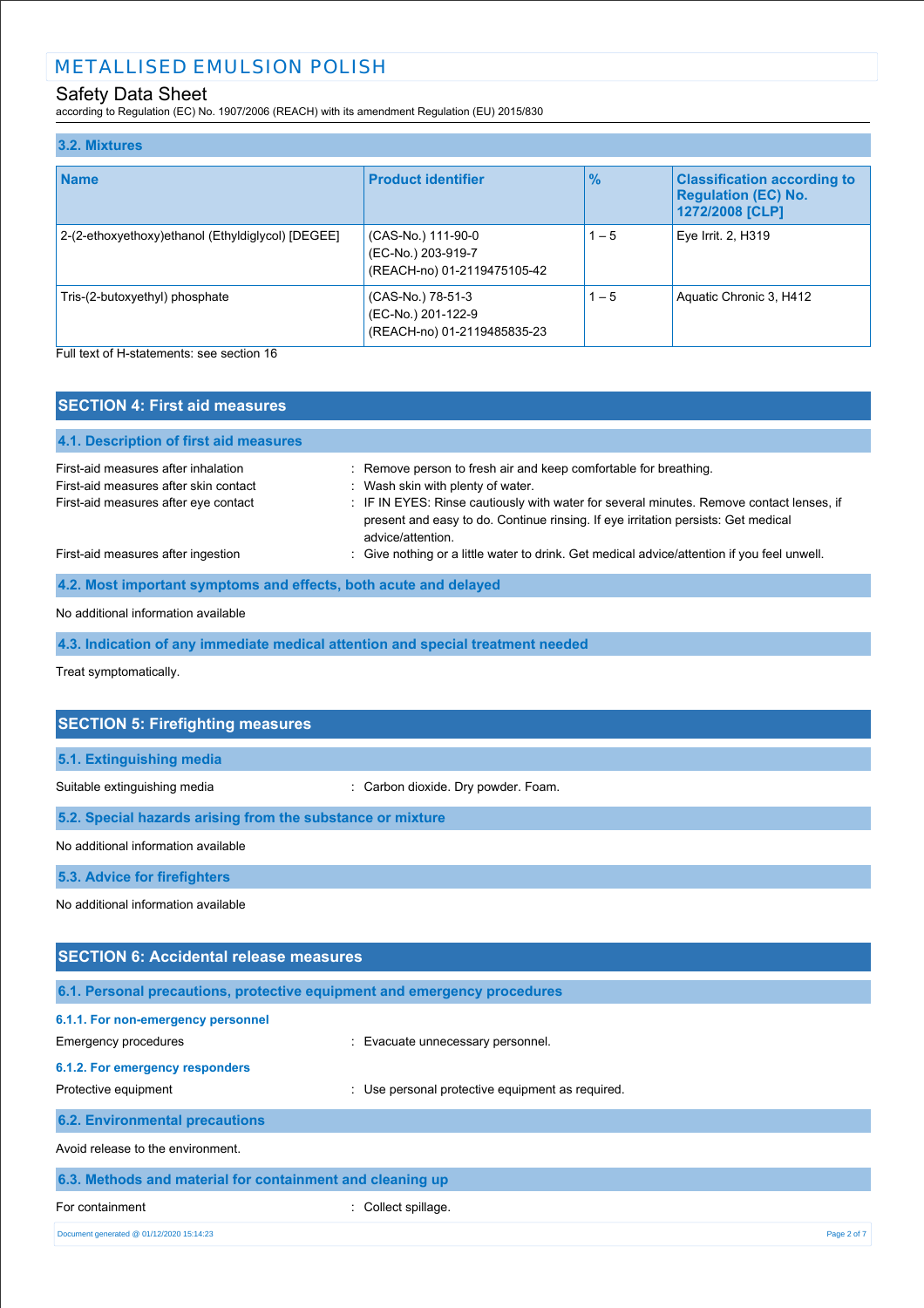## METALLISED EMULSION POLISH

### Safety Data Sheet

according to Regulation (EC) No. 1907/2006 (REACH) with its amendment Regulation (EU) 2015/830

Methods for cleaning up **interpret in the spills with inert solids**, such as clay or diatomaceous earth as soon as possible.

#### **6.4. Reference to other sections**

For further information refer to section 8: "Exposure controls/personal protection". For further information refer to section 13.

| <b>SECTION 7: Handling and storage</b>                                                                 |                                                                                                                                                                                                       |  |  |
|--------------------------------------------------------------------------------------------------------|-------------------------------------------------------------------------------------------------------------------------------------------------------------------------------------------------------|--|--|
| 7.1. Precautions for safe handling                                                                     |                                                                                                                                                                                                       |  |  |
| Precautions for safe handling<br>Hygiene measures                                                      | : Avoid contact with eyes.<br>: Do not eat, drink or smoke when using this product.                                                                                                                   |  |  |
| 7.2. Conditions for safe storage, including any incompatibilities                                      |                                                                                                                                                                                                       |  |  |
| <b>Technical measures</b><br>Storage conditions<br>Incompatible products<br>Special rules on packaging | : Does not require any specific or particular technical measures.<br>: Keep container closed when not in use.<br>: Oxidizing agent. Strong acids. Strong bases.<br>: Keep only in original container. |  |  |
| 7.3. Specific end use(s)                                                                               |                                                                                                                                                                                                       |  |  |

No additional information available

### **SECTION 8: Exposure controls/personal protection**

### **8.1. Control parameters**

No additional information available

#### **8.2. Exposure controls**

#### **Personal protective equipment:**

Not required for normal conditions of use.

#### **Materials for protective clothing:**

Not required for normal conditions of use

#### **Hand protection:**

In case of repeated or prolonged contact wear gloves. Chemical resistant gloves (according to European standard EN 374 or equivalent)

### **Eye protection:**

Not required for normal conditions of use

#### **Skin and body protection:**

Not required for normal conditions of use

#### **Respiratory protection:**

Not required for normal conditions of use

| <b>SECTION 9: Physical and chemical properties</b> |                                                            |             |
|----------------------------------------------------|------------------------------------------------------------|-------------|
|                                                    | 9.1. Information on basic physical and chemical properties |             |
| Physical state                                     | Liquid                                                     |             |
| Appearance                                         | : Liguid.                                                  |             |
| Colour                                             | : white.                                                   |             |
| Document generated @ 01/12/2020 15:14:23           |                                                            | Page 3 of 7 |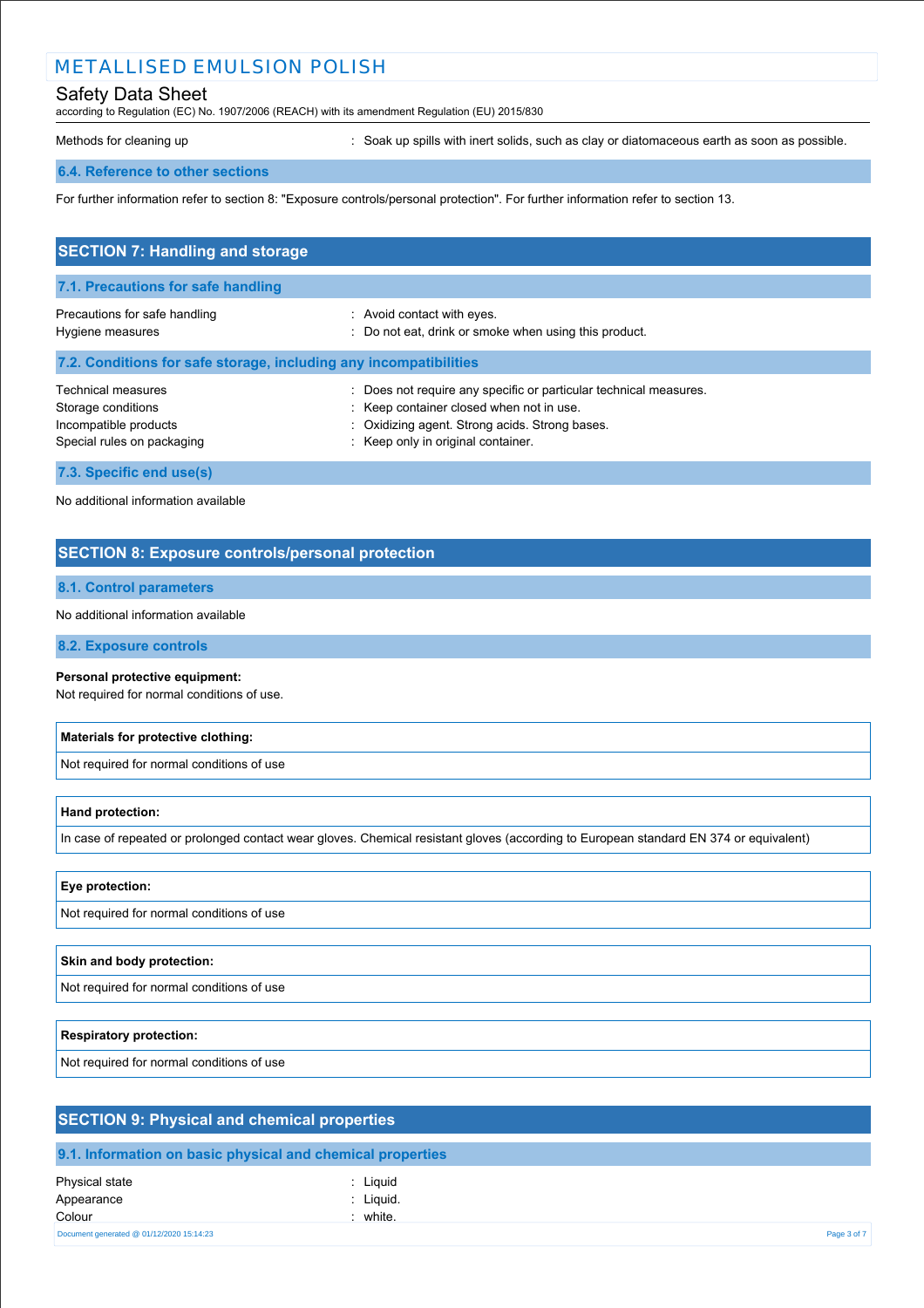## Safety Data Sheet

according to Regulation (EC) No. 1907/2006 (REACH) with its amendment Regulation (EU) 2015/830

| Odour                                           | : slight.            |
|-------------------------------------------------|----------------------|
| Odour threshold                                 | : No data available  |
| рH                                              | 8.7                  |
| Relative evaporation rate (butylacetate=1)      | No data available    |
| Melting point                                   | No data available    |
| Freezing point                                  | No data available    |
| Boiling point                                   | $\geq$ 100 °C        |
| Flash point                                     | No data available    |
| Auto-ignition temperature                       | No data available    |
| Decomposition temperature                       | No data available    |
| Flammability (solid, gas)                       | No data available    |
| Vapour pressure                                 | No data available    |
| Relative vapour density at 20 °C                | No data available    |
| Relative density                                | $\cdot$ 1 04         |
| Solubility                                      | Miscible with water. |
| Partition coefficient n-octanol/water (Log Pow) | No data available    |
| Viscosity, kinematic                            | No data available    |
| Viscosity, dynamic                              | No data available    |
| Explosive properties                            | No data available    |
| Oxidising properties                            | No data available    |
| Explosive limits                                | No data available    |
|                                                 |                      |

#### **9.2. Other information**

No additional information available

## **SECTION 10: Stability and reactivity**

#### **10.1. Reactivity**

The product is non-reactive under normal conditions of use, storage and transport.

### **10.2. Chemical stability**

Stable under normal conditions.

**10.3. Possibility of hazardous reactions**

No dangerous reactions known under normal conditions of use.

**10.4. Conditions to avoid**

None under recommended storage and handling conditions (see section 7).

#### **10.5. Incompatible materials**

None under normal use.

**10.6. Hazardous decomposition products**

Under normal conditions of storage and use, hazardous decomposition products should not be produced.

### **SECTION 11: Toxicological information**

## **11.1. Information on toxicological effects**

| Acute toxicity (oral)                    | : Not classified            |             |
|------------------------------------------|-----------------------------|-------------|
| Acute toxicity (dermal)                  | : Not classified            |             |
| Acute toxicity (inhalation)              | : Not classified            |             |
| Skin corrosion/irritation                | : Not classified<br>pH: 8.7 |             |
| Serious eye damage/irritation            | : Not classified<br>pH: 8.7 |             |
| Respiratory or skin sensitisation        | : Not classified            |             |
| Document generated @ 01/12/2020 15:14:23 |                             | Page 4 of 7 |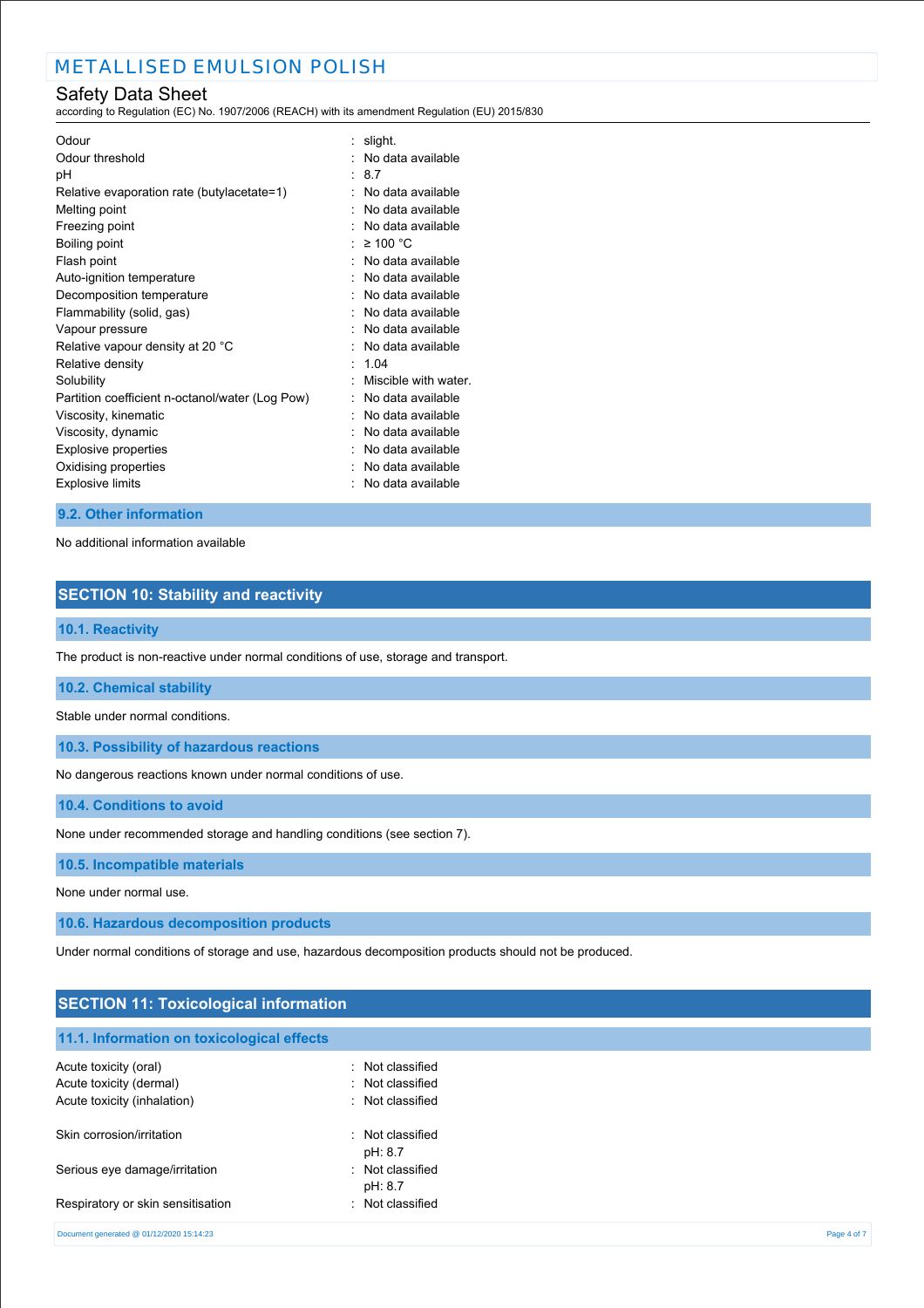## METALLISED EMULSION POLISH

## Safety Data Sheet

according to Regulation (EC) No. 1907/2006 (REACH) with its amendment Regulation (EU) 2015/830

| Germ cell mutagenicity<br>Carcinogenicity | Not classified<br>· Not classified |
|-------------------------------------------|------------------------------------|
| Reproductive toxicity                     | : Not classified                   |
| STOT-single exposure                      | : Not classified                   |
| STOT-repeated exposure                    | : Not classified                   |
| Aspiration hazard                         | Not classified                     |

## **SECTION 12: Ecological information**

| <b>12.1. Toxicity</b>                                        |                  |
|--------------------------------------------------------------|------------------|
| Hazardous to the aquatic environment, short-term<br>(acute)  | : Not classified |
| Hazardous to the aquatic environment, long-term<br>(chronic) | : Not classified |

| Tris-(2-butoxyethyl) phosphate (78-51-3)            |         |  |
|-----------------------------------------------------|---------|--|
| LC50 fish 1                                         | 24 mg/l |  |
| EC50 other aquatic organisms 1<br>75 mg/l waterflea |         |  |
|                                                     |         |  |

## **12.2. Persistence and degradability**

## No additional information available

| <u>NO additional information available</u>              |  |  |
|---------------------------------------------------------|--|--|
| 12.3. Bioaccumulative potential                         |  |  |
| Tris-(2-butoxyethyl) phosphate (78-51-3)                |  |  |
| Partition coefficient n-octanol/water (Log Pow)<br>4.56 |  |  |
| 12.4. Mobility in soil                                  |  |  |

No additional information available

**12.5. Results of PBT and vPvB assessment**

No additional information available

**12.6. Other adverse effects**

No additional information available

| <b>SECTION 13: Disposal considerations</b>       |                                  |  |  |
|--------------------------------------------------|----------------------------------|--|--|
| 13.1. Waste treatment methods                    |                                  |  |  |
| European List of Waste (LoW) code                | $\therefore$ 20 01 39 - plastics |  |  |
| <b>SECTION 14: Transport information</b>         |                                  |  |  |
| In accordance with ADR / RID / IMDG / IATA / ADN |                                  |  |  |

| 14.1. UN number                                |                                                            |             |
|------------------------------------------------|------------------------------------------------------------|-------------|
| UN-No. (ADR)<br>UN-No. (IMDG)<br>UN-No. (IATA) | $:$ Not applicable<br>: Not applicable<br>: Not applicable |             |
| Document generated @ 01/12/2020 15:14:23       |                                                            | Page 5 of 7 |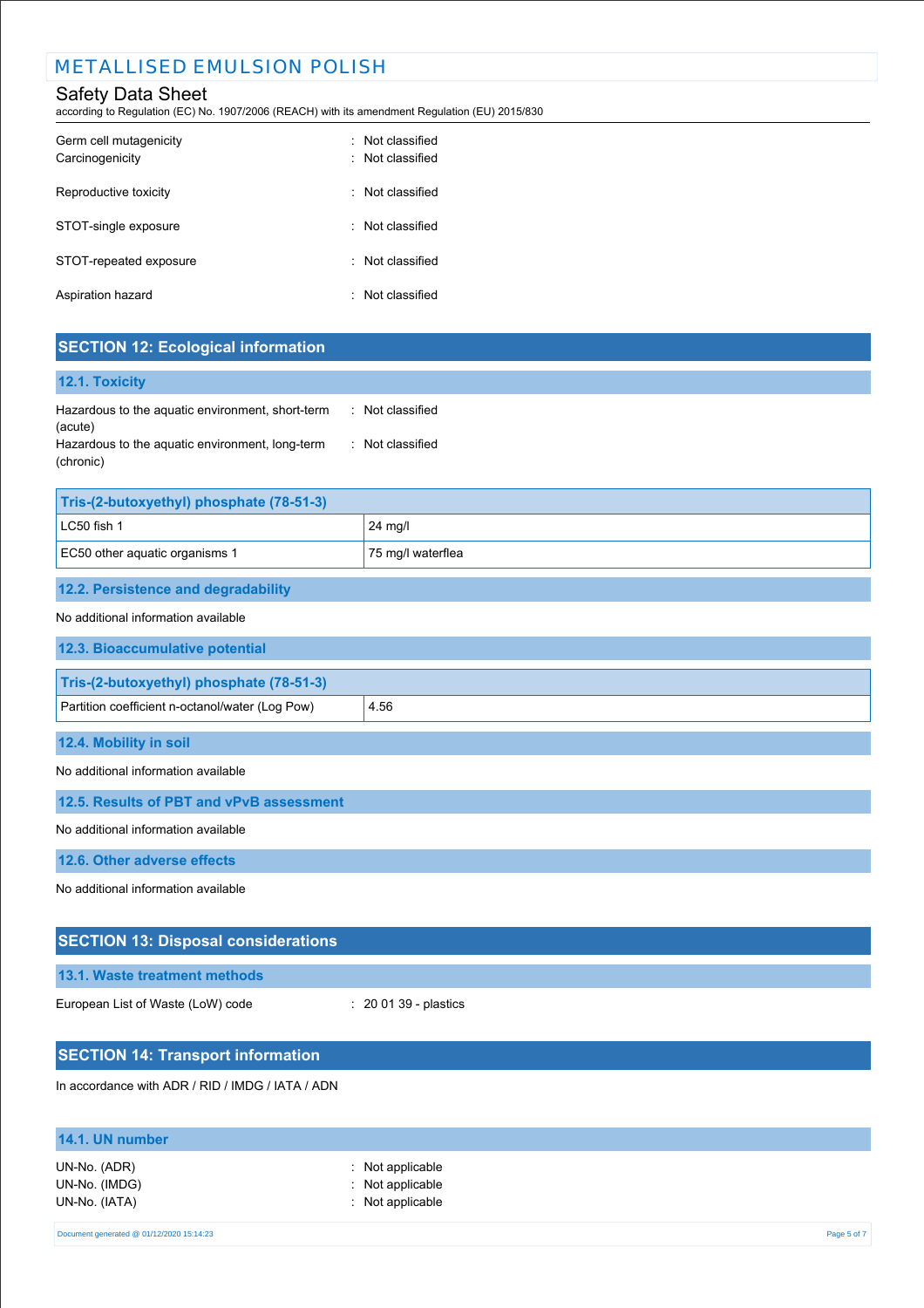| <b>METALLISED EMULSION POLISH</b>                                                                                                                      |                                                          |  |  |
|--------------------------------------------------------------------------------------------------------------------------------------------------------|----------------------------------------------------------|--|--|
| <b>Safety Data Sheet</b><br>according to Regulation (EC) No. 1907/2006 (REACH) with its amendment Regulation (EU) 2015/830                             |                                                          |  |  |
| 14.2. UN proper shipping name                                                                                                                          |                                                          |  |  |
| Proper Shipping Name (ADR)<br>Proper Shipping Name (IMDG)<br>Proper Shipping Name (IATA)                                                               | : Not applicable<br>Not applicable<br>: Not applicable   |  |  |
| 14.3. Transport hazard class(es)                                                                                                                       |                                                          |  |  |
| <b>ADR</b><br>Transport hazard class(es) (ADR)<br><b>IMDG</b><br>Transport hazard class(es) (IMDG)<br><b>IATA</b><br>Transport hazard class(es) (IATA) | : Not applicable<br>: Not applicable<br>: Not applicable |  |  |
| 14.4. Packing group                                                                                                                                    |                                                          |  |  |
| Packing group (ADR)<br>Packing group (IMDG)<br>Packing group (IATA)                                                                                    | Not applicable<br>Not applicable<br>: Not applicable     |  |  |
| <b>14.5. Environmental hazards</b>                                                                                                                     |                                                          |  |  |
| Dangerous for the environment<br>Marine pollutant<br>Other information                                                                                 | : No<br>: No<br>No supplementary information available   |  |  |
| 14.6. Special precautions for user                                                                                                                     |                                                          |  |  |
| <b>Overland transport</b><br>Not applicable<br><b>Transport by sea</b>                                                                                 |                                                          |  |  |

Not applicable **Air transport**

Not applicable

**14.7. Transport in bulk according to Annex II of Marpol and the IBC Code**

Not applicable

### **SECTION 15: Regulatory information**

**15.1. Safety, health and environmental regulations/legislation specific for the substance or mixture**

### **15.1.1. EU-Regulations**

Contains no REACH substances with Annex XVII restrictions

Contains no substance on the REACH candidate list

Contains no REACH Annex XIV substances

Contains no substance subject to Regulation (EU) No 649/2012 of the European Parliament and of the Council of 4 July 2012 concerning the export and import of hazardous chemicals.

Contains no substance subject to Regulation (EU) No 2019/1021 of the European Parliament and of the Council of 20 June 2019 on persistent organic pollutants

#### **15.1.2. National regulations**

#### **United Kingdom**

British National Regulations : Commission Regulation (EU) 2015/830 of 28 May 2015 amending Regulation (EC) No 1907/2006 of the European Parliament and of the Council on the Registration, Evaluation, Authorisation and Restriction of Chemicals (REACH). Classification Labelling Packaging Regulation; Regulation (EC) No 1272/2008.

### **15.2. Chemical safety assessment**

#### No additional information available